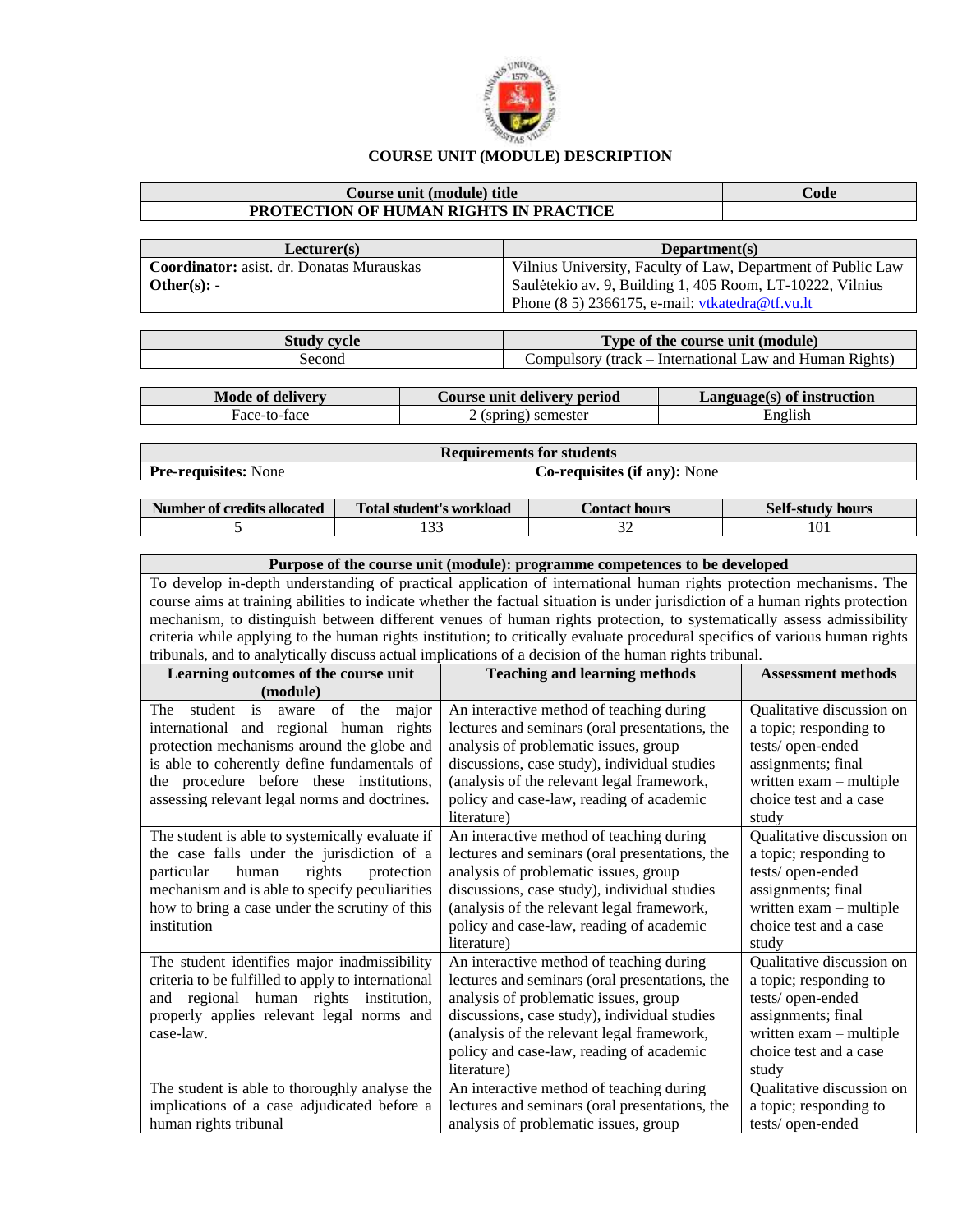|                                                 | discussions, case study), individual studies  | assignments; final        |
|-------------------------------------------------|-----------------------------------------------|---------------------------|
|                                                 | (analysis of the relevant legal framework,    | written exam - multiple   |
|                                                 | policy and case-law, reading of academic      | choice test and a case    |
|                                                 | literature)                                   | study                     |
| The student is able to take critical (and self- | An interactive method of teaching during      | Qualitative discussion on |
| critical) approach, orally or in written to     | seminars (oral presentations, the analysis of | a topic; responding to    |
| provide their opinion in a consistent and       | problematic issues, group discussions, case   | open-ended assignments;   |
| argumentative manner and to evaluate the        | study), individual studies (analysis of the   | final written exam $-a$   |
| current position assumed by others              | relevant legal framework, policy and case-    | case study                |
|                                                 | law, reading of academic literature)          |                           |
| The student is able to enhance acquired         | An interactive method of teaching during      | Qualitative discussion on |
| knowledge and abilities independently, inter    | seminars (oral presentations, the analysis of | a topic                   |
| alia, to use legal information data bases and   | problematic issues, group discussions, case   |                           |
| other sources, to select relevant theoretical   | study), individual studies (analysis of the   |                           |
| and practical material, and to substantiate     | relevant legal framework, policy and case-    |                           |
| their own conclusions by the achievements of    | law, reading of academic literature)          |                           |
| jurisprudence                                   |                                               |                           |

| <b>Topics</b>    |                                                                                                          |                | <b>Contact hours</b> |              |           |                |                 |                         | Self-study work: time and assignments |                                                                                                                                                                 |  |
|------------------|----------------------------------------------------------------------------------------------------------|----------------|----------------------|--------------|-----------|----------------|-----------------|-------------------------|---------------------------------------|-----------------------------------------------------------------------------------------------------------------------------------------------------------------|--|
|                  |                                                                                                          |                | Consultations        | Seminars     | Exercises | aboratory work | Internship/work | <b>Contact hours</b>    | Self-study hours                      | <b>Assignments</b>                                                                                                                                              |  |
| 1.               | Introduction of the course.                                                                              | 1              |                      |              |           |                |                 | $\mathbf{1}$            |                                       |                                                                                                                                                                 |  |
| $\overline{2}$ . | Why do states comply with<br>international human rights<br>obligations?                                  | 1              |                      | 1            |           |                |                 | $\overline{2}$          | $\bf{8}$                              | Reading assignments before the class.<br>Preparation<br>for<br>tests/<br>open-ended<br>assignments during the class. Preparation<br>for discussion.             |  |
| 3.               | International and regional human<br>rights institutions.                                                 | 3              |                      | 1            |           |                |                 | $\overline{\mathbf{4}}$ | 16                                    | Reading assignments before the class.<br>Preparation for tests/open-ended<br>assignments during the class. Preparation<br>for discussion.                       |  |
| 4.               | Inter-state applications v.<br>individual applications to<br>international human rights<br>institutions. | 3              |                      | 1            |           |                |                 | $\overline{\mathbf{4}}$ | 12                                    | Reading assignments before the class.<br>Preparation for tests/open-ended<br>assignments during the class. Preparation<br>for discussion. Case-study.           |  |
| 5.               | National application of<br>international human rights<br>standards.                                      | $\overline{2}$ |                      | 1            |           |                |                 | 3                       | 8                                     | Reading assignments before the class.<br>Preparation for tests/ open-ended<br>assignments during the class. Preparation<br>for discussion. Case-study.          |  |
| 6.               | The role of NGO's, human rights<br>defenders. Human rights<br>strategies.                                | 3              |                      | 1            |           |                |                 | $\overline{\mathbf{4}}$ | 13                                    | Reading assignments before the class.<br>Preparation for tests/open-ended<br>assignments during the class. Preparation<br>for discussion. Case-study.           |  |
| 7.               | International and regional human<br>rights institutions: discussing<br>admissibility criteria.           | $\overline{3}$ |                      | 1            |           |                |                 | $\overline{\mathbf{4}}$ | 13                                    | Reading assignments before the class.<br>Preparation for tests/open-ended<br>assignments during the class. Preparation<br>for discussion. Case-study.           |  |
| 8.               | Procedure at international and<br>regional human rights<br>institutions.                                 | 5              |                      | $\mathbf{1}$ |           |                |                 | 6                       | 18                                    | Reading assignments before the class.<br>Preparation for tests/open-ended<br>assignments during the class. Preparation<br>for discussion. Case-study.           |  |
| 9.               | decision<br>$\overline{of}$<br>Executing<br>international<br>human<br>rights<br>institutions.            | $\overline{3}$ |                      | 1            |           |                |                 | $\overline{\mathbf{4}}$ | $\overline{13}$                       | Reading assignments before the class.<br>Preparation<br>for<br>tests/<br>open-ended<br>assignments during the class. Preparation<br>for discussion. Case-study. |  |
|                  | <b>Total</b>                                                                                             | 24             |                      | 8            |           |                |                 | 32                      | 101                                   |                                                                                                                                                                 |  |